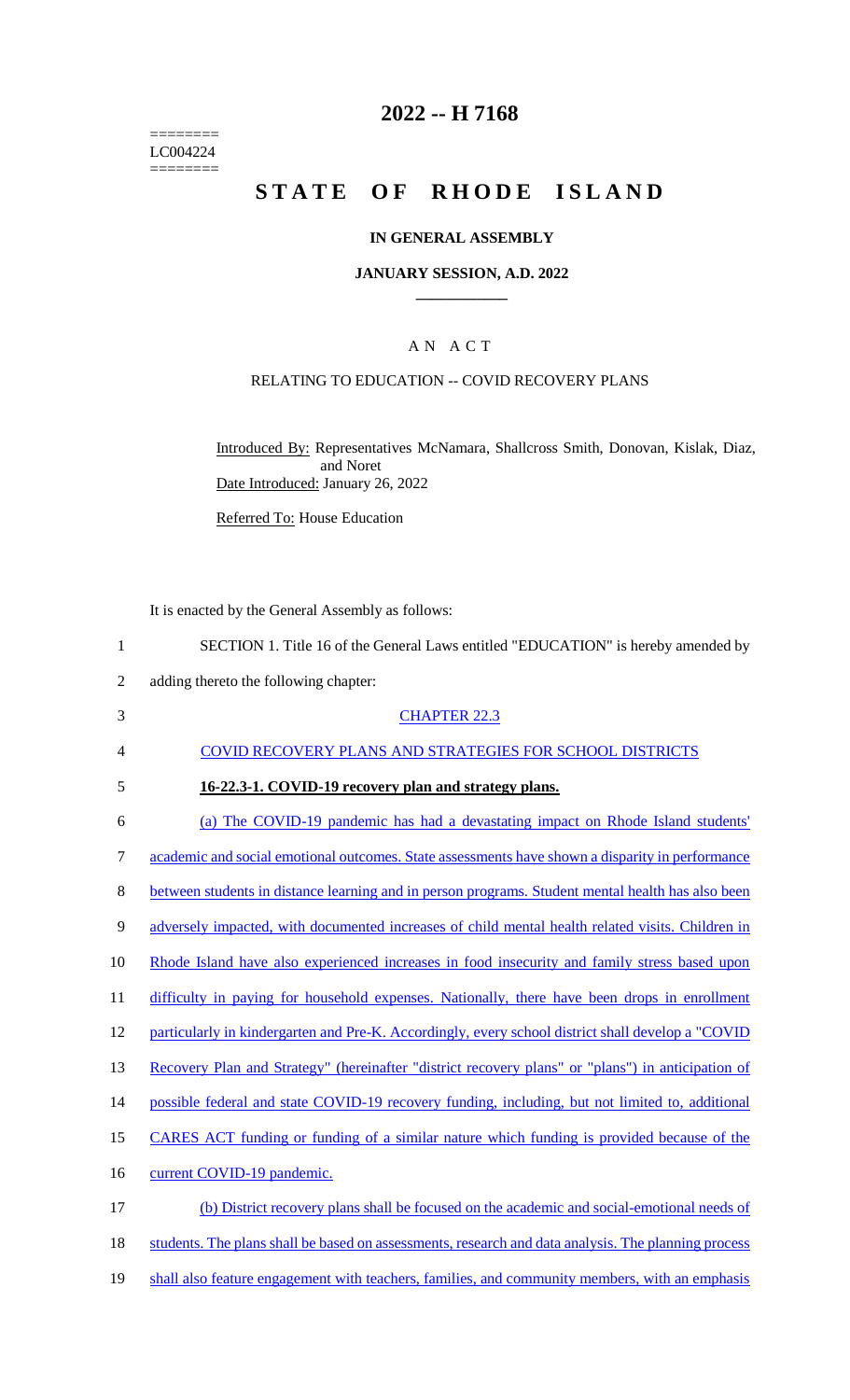| $\mathbf{1}$   | on local priorities and needs. Local plans should be prioritized based upon additional state and           |
|----------------|------------------------------------------------------------------------------------------------------------|
| $\overline{2}$ | federal stimulus funding directed to the district.                                                         |
| 3              | 16-22.3-2. Composition of school district COVID-19 recovery plans.                                         |
| 4              | (a) The general assembly recognizes that the needs and priorities for each district may vary               |
| 5              | based upon many different factors. Each district, after conducting its due diligence through               |
| 6              | assessments, research, and data analysis, shall, in their district recovery plan:                          |
| 7              | (1) Identify the local priorities and needs of the students in the particular district;                    |
| 8              | (2) Prepare targets to reach through the district recovery plans; and                                      |
| 9              | (3) Identify strategies to reach those targets.                                                            |
| 10             | (b) District recovery plan strategies and targets may include, but are not limited to, the                 |
| 11             | following:                                                                                                 |
| 12             | (1) Extended school day strategies, which could include extension of the school day,                       |
| 13             | summer school, recovery classes offered at nontraditional times outside the typical school day, and        |
| 14             | Saturday academies.                                                                                        |
| 15             | Targeted academic intervention, which could include tutoring, expanded credit                              |
| 16             | <u>recovery, software and licenses specifically designed to support academic acceleration, accelerated</u> |
| 17             | learning, and expanded support for multi-lingual learners.                                                 |
| 18             | (3) Expanded access for all students to education programs offered in the district, with a                 |
| 19             | focus on students who have become disengaged in education during the COVID-19 pandemic.                    |
| 20             | <u>These strategies may include Pre-K program recruitment, enriched virtual learning programs, and</u>     |
| 21             | enrichment opportunities for high school students.                                                         |
| 22             | (4) Development of a district wide attendance recovery team. This team would identify and                  |
| 23             | provide support services for students and families who have become disengaged from Rhode Island            |
| 24             | public schools during the COVID-19 pandemic.                                                               |
| 25             | (5) Social emotional supports, which could include increased counseling, mental health                     |
| 26             | support from social workers, psychologist and counselors. The district recovery plan could also            |
| 27             | include mentoring and intern programs that support student learning.                                       |
| 28             | (6) Professional development. Funding may be used for professional development support                     |
| 29             | for teachers, administrators and building support personnel.                                               |
| 30             | (c) The district recovery plans shall also include tiered dates by which each target is to be              |
| 31             | met. These dates may be staggered in stages. This chapter does not set a date by which all targets         |
| 32             | must be reached; provided, however, it is the intent of the general assembly that the process be           |
| 33             | expedited and the plans designed to reach and impact as many current and future students as                |
| 34             | possible.                                                                                                  |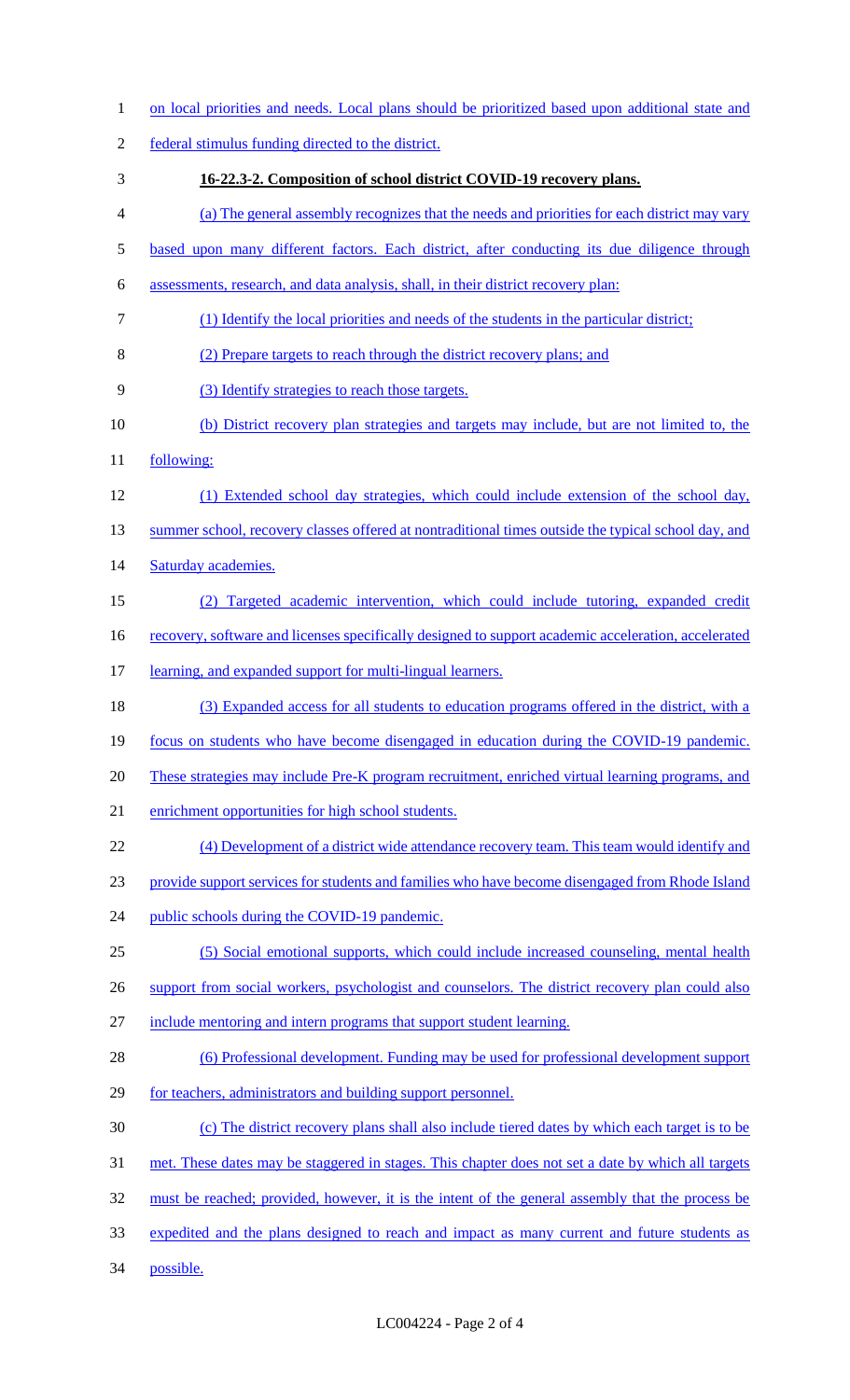(d) The strategies and targets included in subsection (b) of this section are not exhaustive or exclusive, and do not preclude the setting of other strategies and targets; provided, however, in doing their research, analysis, and due diligence, each district shall at a minimum consider the strategies and targets identified in subsection (b) of this section. (e) In developing and implementing strategies, districts may work in collaboration with

6 other school districts if both districts determine that collaboration would be helpful and useful to

7 the students of the respective districts. Collaboration is not required but is encouraged if it will

8 facilitate improved recovery outcomes for students. Districts may collaborate on all or only a

9 portion of their strategies and targets. In the event of collaboration, the district shall submit a "joint

10 district recovery plan" which outlines the respective roles of each district. Provided, that joint

11 district recovery plans shall consider issues of safety and the possible spread of illness or disease.

# 12 **16-22.3-3. Department of elementary and secondary education role.**

13 (a) Each district shall submit a draft of its district recovery plan or, if applicable, its joint

14 district recovery plan, to the department of elementary and secondary education (the "department")

15 by August 1, 2022. The department shall review the plans and provide feedback to the districts on

16 the district's recovery plan by August 15, 2022. Each district shall work with the department to

17 establish a completed district recovery plan by September 1, 2022.

18 (b) The department shall assist districts in facilitating collaboration pursuant to § 16-22.3- 19 2, when and if the districts involved request such assistance. The department may also identify and 20 suggest areas where collaboration would be effective, and identify districts which might be able to 21 benefit from collaboration with other districts.

22 **16-22.3-4. Applicability.** 

23 The provisions of this chapter shall apply to all public schools and districts, including, but 24 not limited to, traditional public schools, vocational schools, and charter schools. Private schools

- 25 are not required to, but may, if their governing body and the applicable local school board or
- 26 committee both decide that the private school and the school district shall participate in a joint
- 27 district recovery plan.
- 28 SECTION 2. This act shall take effect upon passage.

======== LC004224 ========